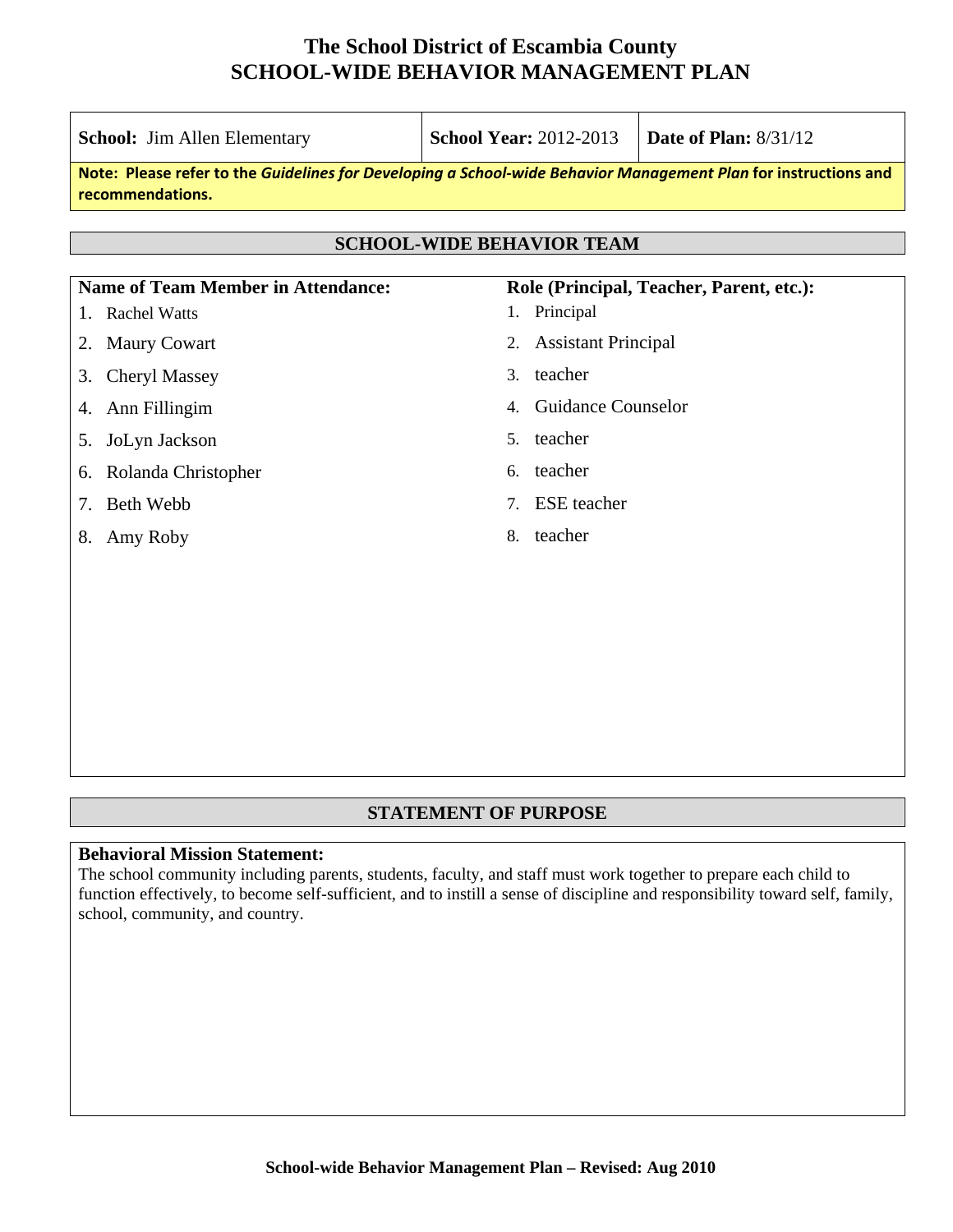#### **BASELINE DATA**

#### **PREVIOUS SCHOOL YEAR** 2011 - 2012

| <b>Office Discipline Referrals (ODR)</b>                                         |      |
|----------------------------------------------------------------------------------|------|
| Number of Office Discipline<br>Referrals (ODR)                                   | 242  |
| Average ODR per Student<br>$(\text{\# ODR} \div \text{\# of students enrolled})$ | .37  |
| Number of Students with ODR                                                      | 100  |
| <b>Attendance</b>                                                                |      |
| <b>Average Daily Attendance</b>                                                  | 95.1 |
| Excused Tardies (Elem)                                                           |      |
| Unexcused Tardies (Elem)                                                         |      |
| Excused Early Check-outs (Elem)                                                  |      |
| Unexcused Early Check-outs (Elem)                                                |      |

| <b>Out-of-School Suspensions (OSS)</b>                                                          |      |
|-------------------------------------------------------------------------------------------------|------|
| Number of Incidents of<br>Out-of-School Suspension (OSS)                                        | 57   |
| Average OSS per Student<br>$(\text{\#} \text{OSS} \div \text{\#} \text{ of students enrolled})$ | .09  |
| Number of Students with OSS                                                                     | 32   |
| <b>In-School Suspensions (ISS)</b>                                                              |      |
| Number of Incidents of<br>In-School Suspension (ISS)                                            | 74   |
| Average ISS per Student<br>$(\text{\# ISS} \div \text{\# of students enrolled})$                | .11  |
| Number of Students with ISS                                                                     | 31   |
| <b>Bullying Prevention</b>                                                                      |      |
| Percent of Students Trained                                                                     | 80%  |
| <b>Percent of Staff Trained</b>                                                                 | 100% |

#### **ADDITIONAL DATA AND OUTCOMES**

**What other data or outcomes will your school use for continuous monitoring of your school-wide behavior management plan (e.g., academic data, faculty attendance, school surveys, training, ESE referrals, etc.)? The outcomes may also include various ways of analyzing school-wide behavioral data as outlined in the** *School-wide Behavioral Data Guide* **(e.g., referrals/suspensions by grade level, location, problem behavior, time of day, student, class, etc.).** - attendance data

- tardies data
- discipline referrals data
- % of students able to participate in "Citizenship Celebration" for A citizenship
- feedback from teacher/students about the behavior incentives
- Bus Buddy Program
- Jaguar Virtues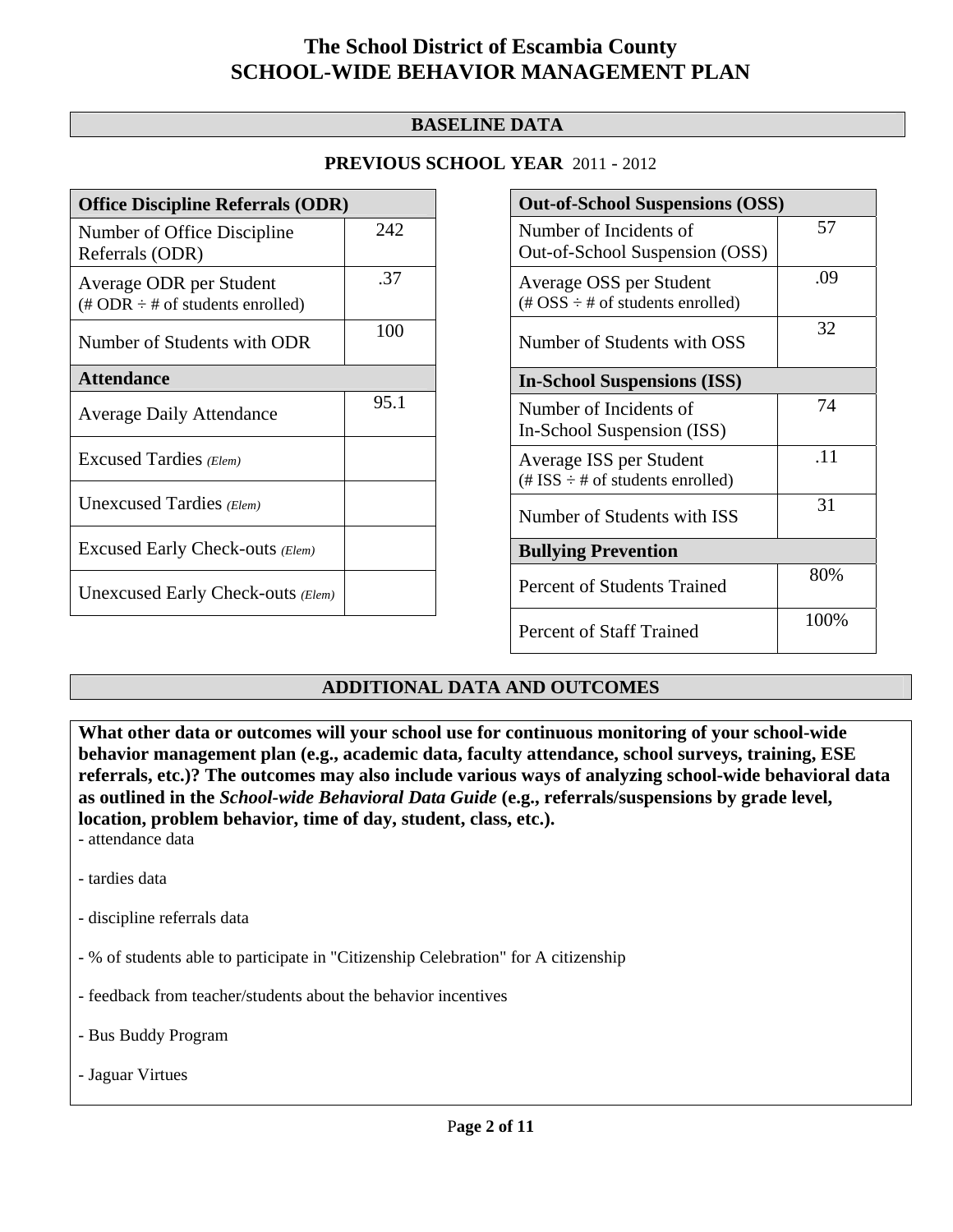### **SCHOOL-WIDE BEHAVIORAL GOALS**

|    | 1. Out-of-school suspension                                                                                  |
|----|--------------------------------------------------------------------------------------------------------------|
|    | The number of out of school suspensions will decrease by 10% by 5/31/13.                                     |
|    |                                                                                                              |
|    |                                                                                                              |
|    |                                                                                                              |
|    |                                                                                                              |
|    |                                                                                                              |
|    |                                                                                                              |
|    | 2. Attendance                                                                                                |
|    | Average daily attendance will increase by 1% by 5/31/13.                                                     |
|    |                                                                                                              |
|    |                                                                                                              |
|    |                                                                                                              |
|    |                                                                                                              |
|    |                                                                                                              |
|    |                                                                                                              |
|    |                                                                                                              |
|    | 3. Bullying                                                                                                  |
|    | 100% of students will receive bullying training by 5/31/13.                                                  |
|    |                                                                                                              |
|    |                                                                                                              |
|    |                                                                                                              |
|    |                                                                                                              |
|    |                                                                                                              |
|    |                                                                                                              |
| 4. | <b>Office Discipline Referrals</b>                                                                           |
|    | Less than 10% of students will receive an Office Discipline Referral.                                        |
|    |                                                                                                              |
|    |                                                                                                              |
|    |                                                                                                              |
|    |                                                                                                              |
|    |                                                                                                              |
|    |                                                                                                              |
|    | 5. Tardies (Elementary – see attached plan) or Other School-wide Behavior Goal                               |
|    | We will utilize our new School Check In computer software. We will reduce the number of unexcused tardies.   |
|    |                                                                                                              |
|    |                                                                                                              |
|    |                                                                                                              |
|    |                                                                                                              |
|    |                                                                                                              |
|    |                                                                                                              |
|    | 6. Early Check-Outs (Elementary – see attached plan) or Other School-wide Behavior Goal                      |
|    | We will utilize our new School Check In computer sofeware to monitor checkouts. We will reduce the number of |
|    |                                                                                                              |
|    | unexcused checkouts.                                                                                         |
|    |                                                                                                              |
|    |                                                                                                              |
|    |                                                                                                              |
|    |                                                                                                              |
|    | 7. Other School-wide Behavior Goal                                                                           |
|    |                                                                                                              |
|    |                                                                                                              |
|    |                                                                                                              |
|    |                                                                                                              |
|    |                                                                                                              |
|    |                                                                                                              |
|    |                                                                                                              |
|    |                                                                                                              |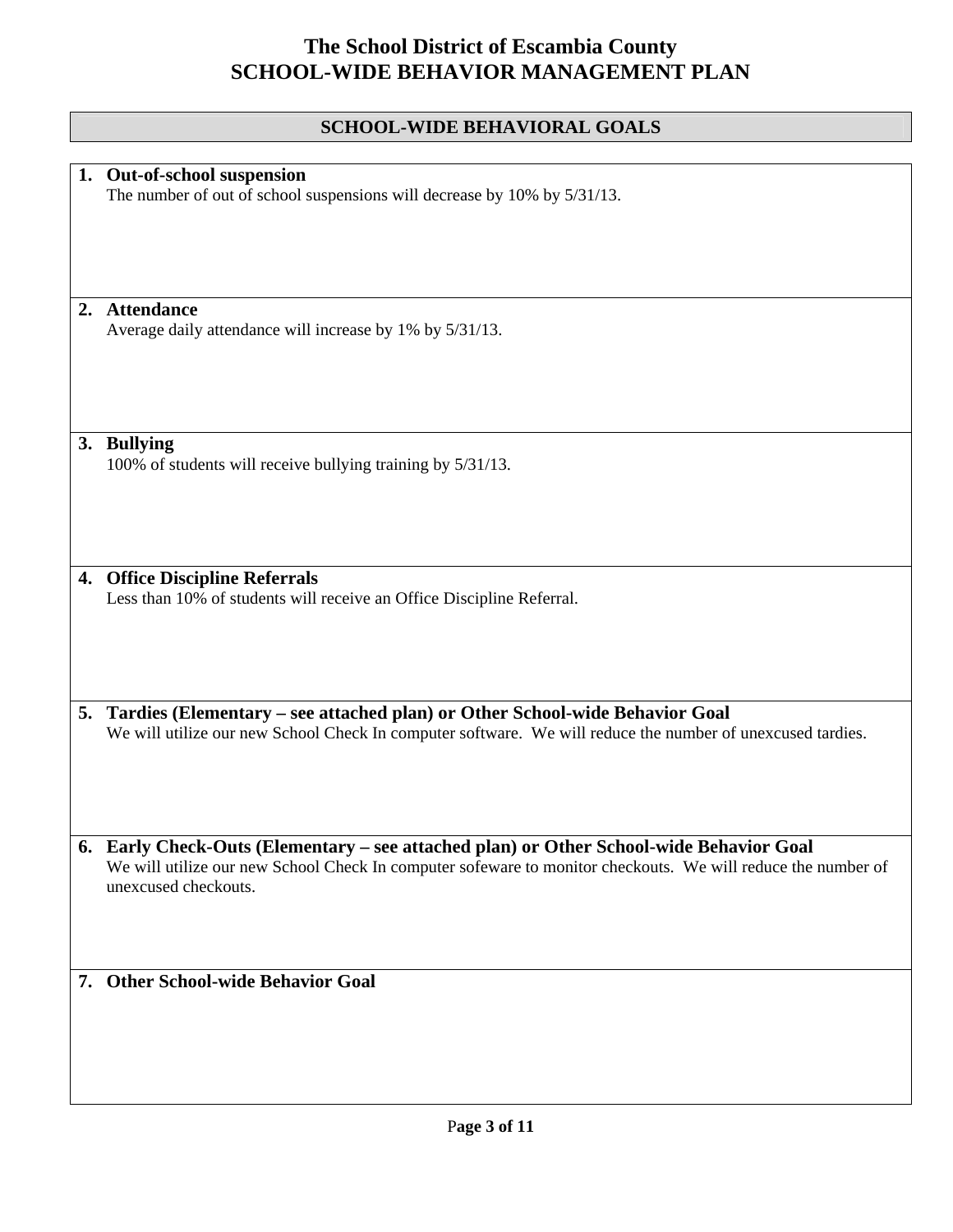#### **PROGRESS MONITORING**

**Your school-wide behavior team should meet to review data and discuss concerns or revisions to your school-wide behavior management plan once a month and complete progress monitoring forms quarterly. Describe when you plan to meet (days, location, and time) throughout the school year.**  We will meet on the third Wednesday at 2:05 in the conference room.

**Describe the procedures that your school will use to collect, summarize, and analyze the behavioral data prior to team meetings. Procedures are required for entering the information into the database, summarizing the data, and developing graphs using the** *School-wide Behavioral Data Guide***.** 

Our data clerk will provide a printout of the behavioral data, as well as a report from the School Check In computer software program.

**How will your school document the school-wide behavior team meetings?** Administration will document meetings.

**Describe how your school-wide behavior team will share the data and outcomes with your faculty, staff, and other stakeholders?** 

Faculty Meeting, PTA, Advisory Council Meeting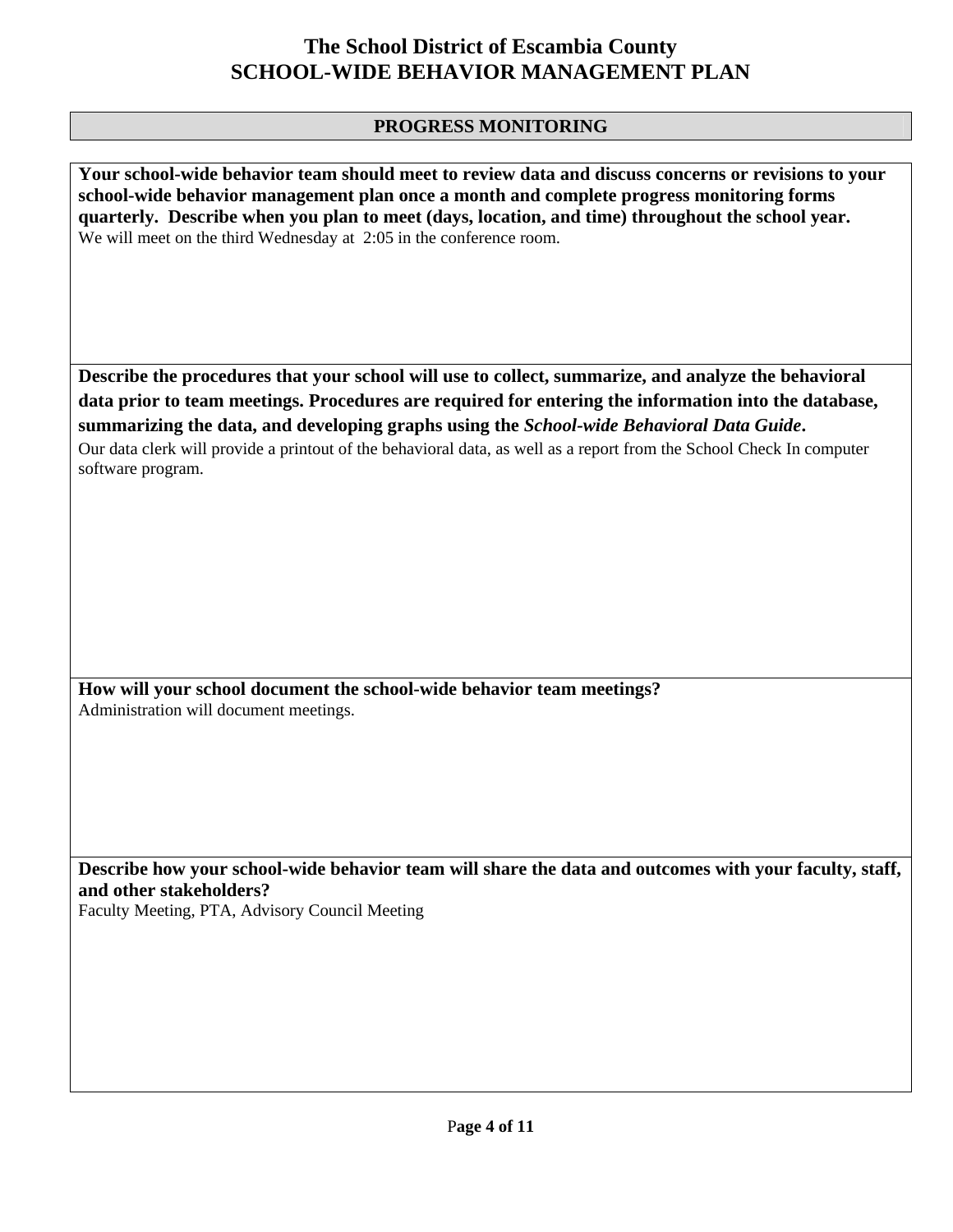#### **SCHOOL EXPECTATIONS AND RULES**

### **List 3 – 5 school-wide expectations**

Jaguar Virtues: Knowledge, Responsibility, Kindness, Cooperation, Perserverance, Patience, Honesty, Obedience, Gratitude, Self-Control

| Rules/                 | <b>Setting:</b>     | <b>Setting:</b>     | <b>Setting:</b>     | <b>Setting:</b>     |
|------------------------|---------------------|---------------------|---------------------|---------------------|
| <b>Expectations:</b>   | Hall                | Cafeteria           | Restroom            | Recess              |
| Knowledge &            | Knowledge &         | Knowledge &         | Knowledge &         | Knowledge &         |
| Responsibility         | Responsibility      | Responsibility      | Responsibility      | Responsibility      |
| Kindness &             | Kindness $\&$       | Kindness &          | Kindness $\&$       | Kindness $\&$       |
| Cooperation            | Cooperation         | Cooperation         | Cooperation         | Cooperation         |
| Perseverance &         | Perseverance &      | Perseverance &      | Perseverance &      | Perseverance &      |
| Patience               | Patience            | Patience            | Patience            | Patience            |
| Honesty &<br>Obedience | Honesty & Obedience | Honesty & Obedience | Honesty & Obedience | Honesty & Obedience |
| Gratitude & Self-      | Gratitude & Self-   | Gratitude & Self-   | Gratitude & Self-   | Gratitude & Self-   |
| Control                | Control             | Control             | Control             | Control             |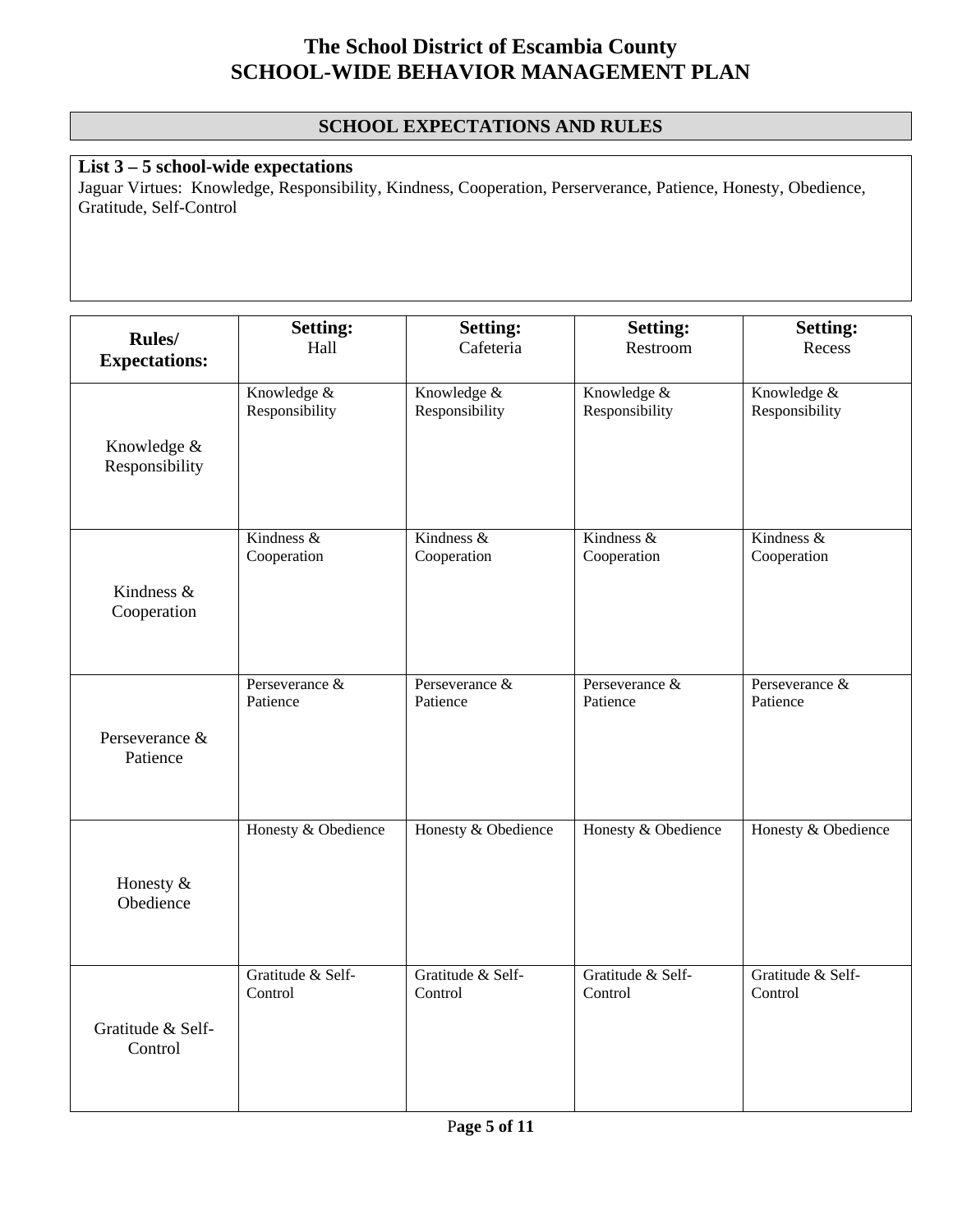#### **TEACHING EXPECTATIONS AND RULES**

**How will your school introduce the school-wide expectations and rules to all of your students and staff?**  Staff will be trained during a faculty meeting.

Students will be introduced to the Jaguar Virtues on the CCTV each day. We will feature one virtue per week.

The teachers have the virtues posted in the classrooms and we have a Jaguar Virtue wall in the hall.

**During the school year, what activities will your school implement to encourage on-going direct instruction of the school-wide expectations and rules? How will your school embed the expectations and rules into the daily curriculum? CCTV** 

guidance programs

plays on bullying

Discuss characters in books during read aloud and how certain characters demonstrated examples and non-examples of school wide expectations.

Students can practice wrting with prompts that address school-wide expectations.

**How often will you plan to provide refresher training on expectations and rules to staff and students in your school? How will you orient and teach new students who arrive mid-year?**  Teachers will review the expectations with their students each grading period.

Reminder at faculty meetings.

Grade level meeting discussions

Daily CCTV reminders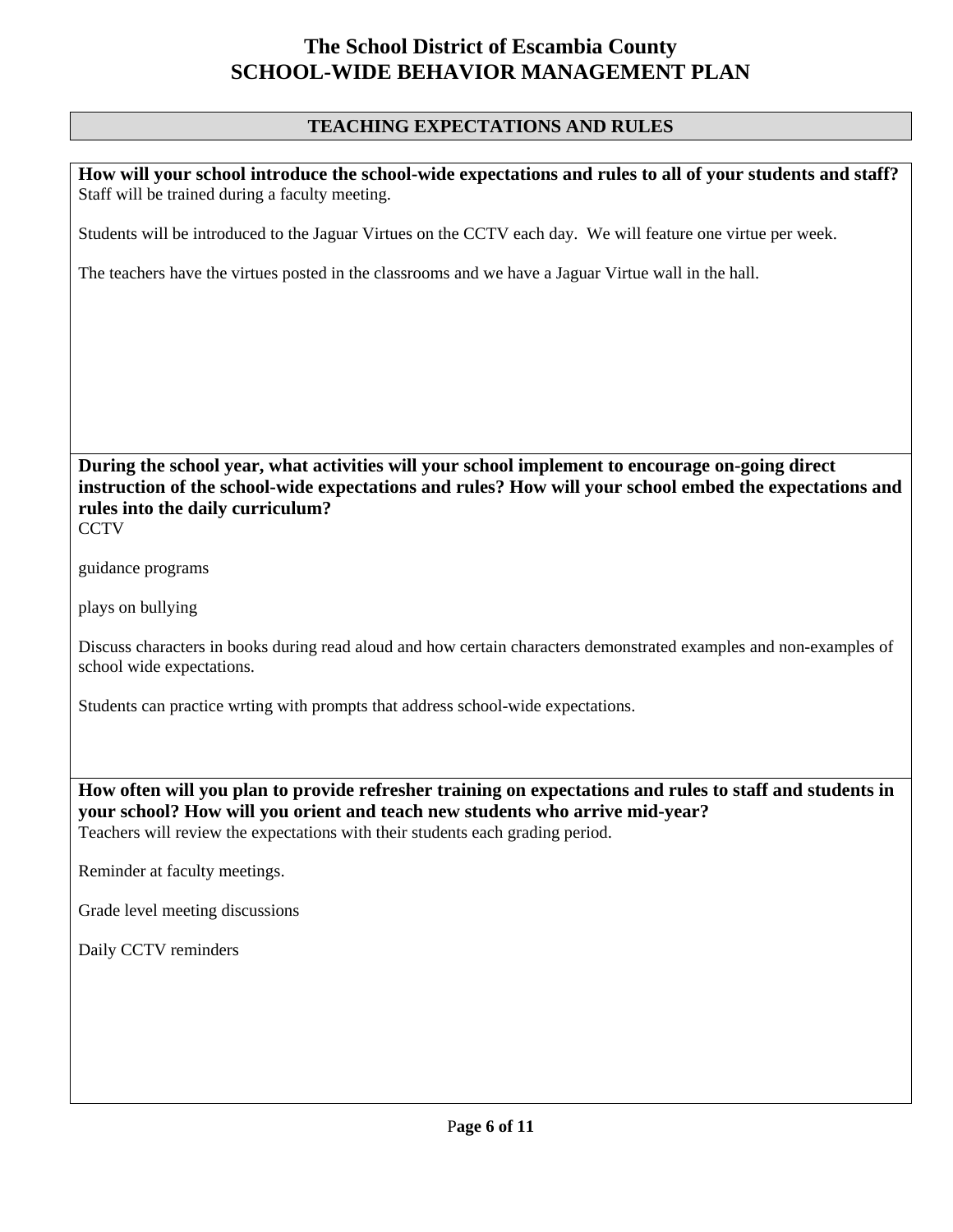### **REWARD/RECOGNITION PROGRAM**

| What type of reward system will you use?                                                                                |
|-------------------------------------------------------------------------------------------------------------------------|
| Individual teachers recognize weekly citizenship through Fun Friday: computer time, treasure box, extra recess, treats, |
| etc                                                                                                                     |
|                                                                                                                         |
| 9 week recognition through school wide treat for A citizenship celebration.                                             |
|                                                                                                                         |
| List names on virtue posters                                                                                            |
|                                                                                                                         |
| Perfect Attendance Pencils                                                                                              |
|                                                                                                                         |
|                                                                                                                         |
|                                                                                                                         |
|                                                                                                                         |
|                                                                                                                         |
|                                                                                                                         |
|                                                                                                                         |
| Describe the behaviors for which you will reward or recognize students.                                                 |
| Setting examples for peers                                                                                              |
|                                                                                                                         |
| Following school rules                                                                                                  |
|                                                                                                                         |
| Exhibiting one of our Jaguar Virtues                                                                                    |
|                                                                                                                         |
|                                                                                                                         |
|                                                                                                                         |
|                                                                                                                         |
|                                                                                                                         |
|                                                                                                                         |
|                                                                                                                         |
|                                                                                                                         |
|                                                                                                                         |
|                                                                                                                         |
| How will you implement the reward system?                                                                               |
| All staff member will participate in rewarding explemplary behavior.                                                    |
|                                                                                                                         |
| Quarterly recognition for A citizenship at lunch.                                                                       |
|                                                                                                                         |
|                                                                                                                         |
|                                                                                                                         |
|                                                                                                                         |
|                                                                                                                         |
|                                                                                                                         |
|                                                                                                                         |
|                                                                                                                         |
|                                                                                                                         |
|                                                                                                                         |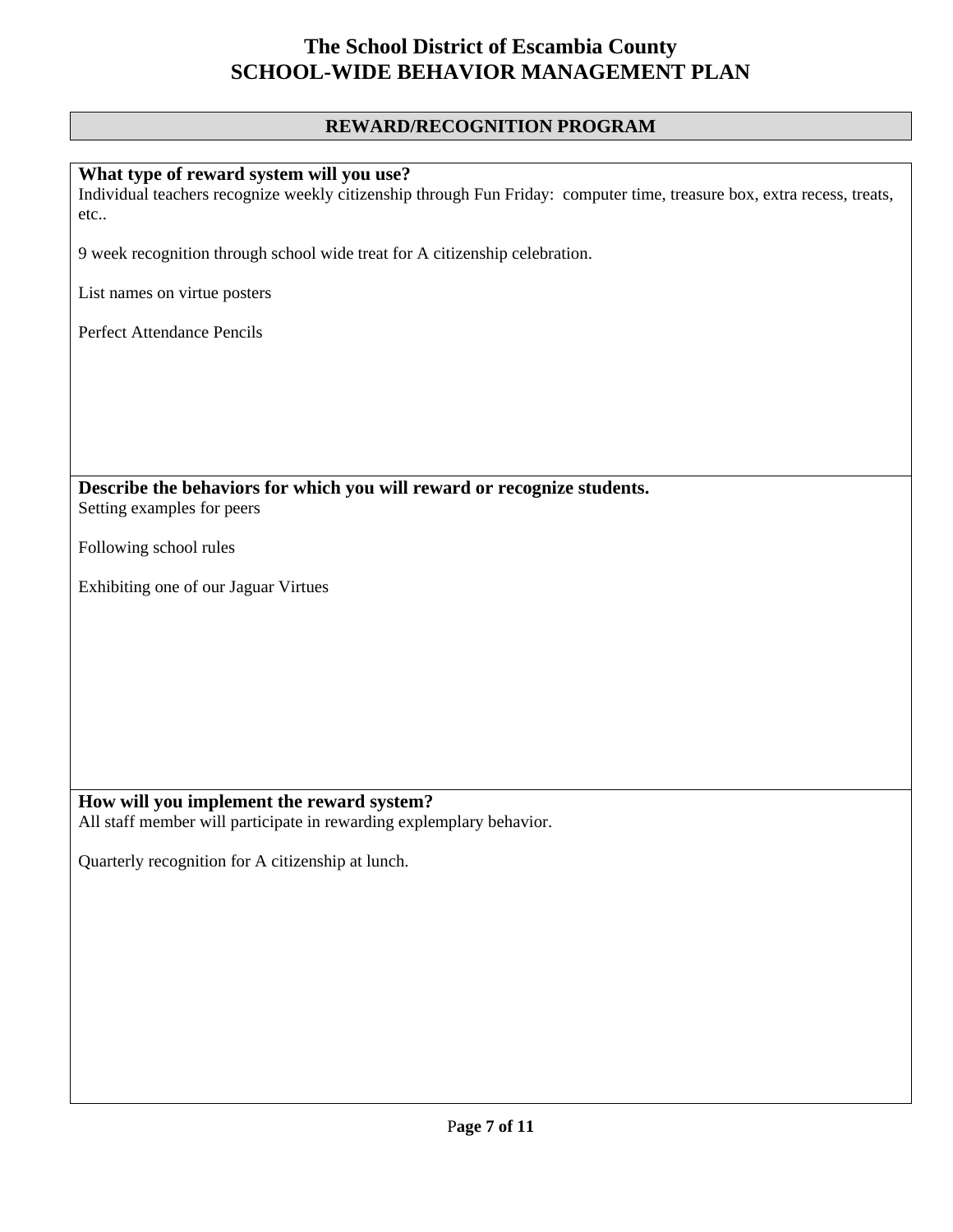#### **DISCIPLINARY PROCEDURES**

**Explain the discipline process at your school. Differentiate between minor and major behavior incidents and describe the process for documenting and addressing both types of incidents.**  Minor infractions will result in time out, phone calls/letters to parents, parent/teacher conferences

An example of a minor infraction is not following classroom rules.

Major infractions will result in an office referral. Some examples of discipline for a major infraction are ISS, OSS, or time-out in the office.

An example of a major infraction is a fight.

### **What intervention strategies will your school use to prevent behavior that results in discipline referrals and out-of-school suspensions?**

Proximity control

Teach and enforce school rules

Consistency in the classroom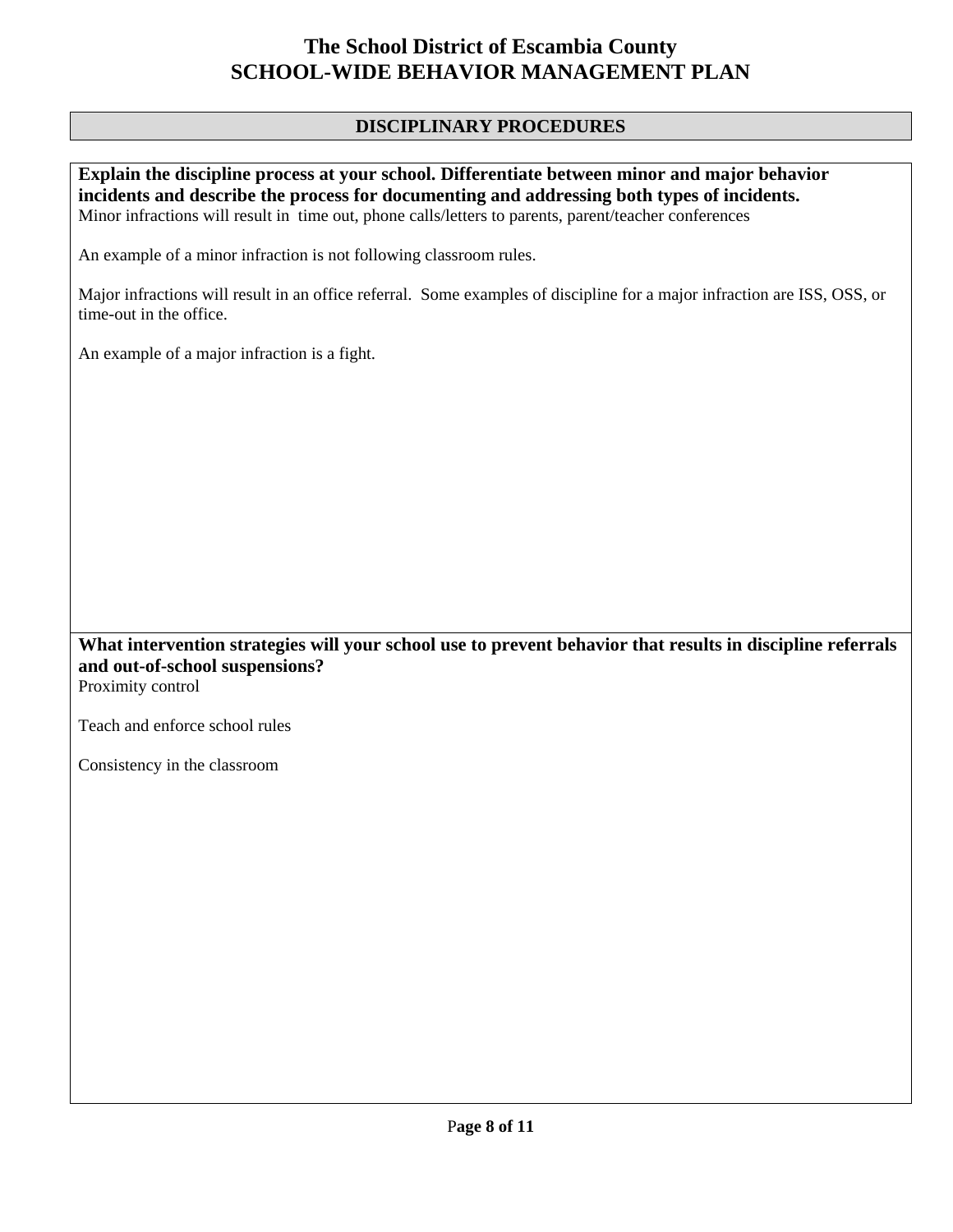### **DISCIPLINARY PROCEDURES (continued)**

| What are the consequences or disciplinary actions that are used in your school?<br><b>ISS</b>              |
|------------------------------------------------------------------------------------------------------------|
| <b>OSS</b>                                                                                                 |
| Counseling sessions                                                                                        |
| Time-out                                                                                                   |
| Parent Involvement/conferences                                                                             |
|                                                                                                            |
|                                                                                                            |
|                                                                                                            |
|                                                                                                            |
|                                                                                                            |
|                                                                                                            |
| For Middle or High Schools:<br>How do the adjudication guidelines complement your disciplinary procedures? |
|                                                                                                            |
|                                                                                                            |
|                                                                                                            |
|                                                                                                            |
|                                                                                                            |
|                                                                                                            |
|                                                                                                            |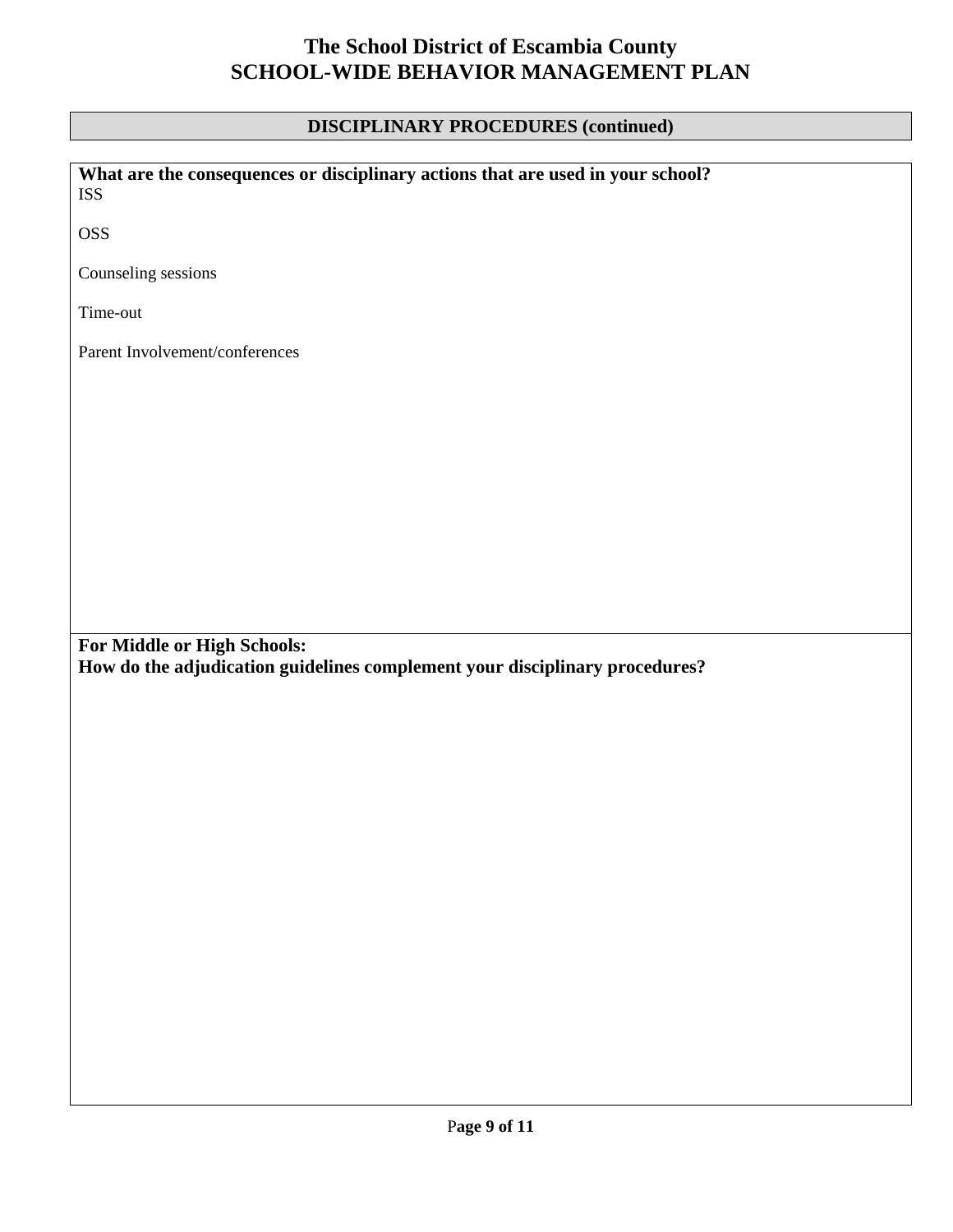### **TRAINING AND IMPLEMENTATION**

| Describe any training needs, material needs, and/or environmental arrangements necessary to<br>implement your school-wide behavior management plan.<br>Incentives for Bus Buddy Program                                                                                                                                                                                          |  |
|----------------------------------------------------------------------------------------------------------------------------------------------------------------------------------------------------------------------------------------------------------------------------------------------------------------------------------------------------------------------------------|--|
| Incentives for Citizenship Celebration each 9 weeks such as popcicles, stickers, ribbons, pencils                                                                                                                                                                                                                                                                                |  |
|                                                                                                                                                                                                                                                                                                                                                                                  |  |
| Describe how your school will train all faculty and staff on your school-wide behavior management<br>plan. How will you orient and teach new faculty and staff who arrive mid-year?<br>All faculty/staff will be trained during a facutly meeting. Any new faculty/staff that arrive later in the year will meet<br>with the principal/assistant principal to go over this plan. |  |
|                                                                                                                                                                                                                                                                                                                                                                                  |  |
| What school-wide routines and procedures will be implemented by all faculty and staff to facilitate<br>your school-wide behavior management plan?<br>All teachers will use Friday Fun on a weekly basis.                                                                                                                                                                         |  |
| Remind students of the school and bus rules.                                                                                                                                                                                                                                                                                                                                     |  |
| Faculty and staff will look for student exhibiting Jaguar Virtues.                                                                                                                                                                                                                                                                                                               |  |
|                                                                                                                                                                                                                                                                                                                                                                                  |  |
|                                                                                                                                                                                                                                                                                                                                                                                  |  |
|                                                                                                                                                                                                                                                                                                                                                                                  |  |
|                                                                                                                                                                                                                                                                                                                                                                                  |  |